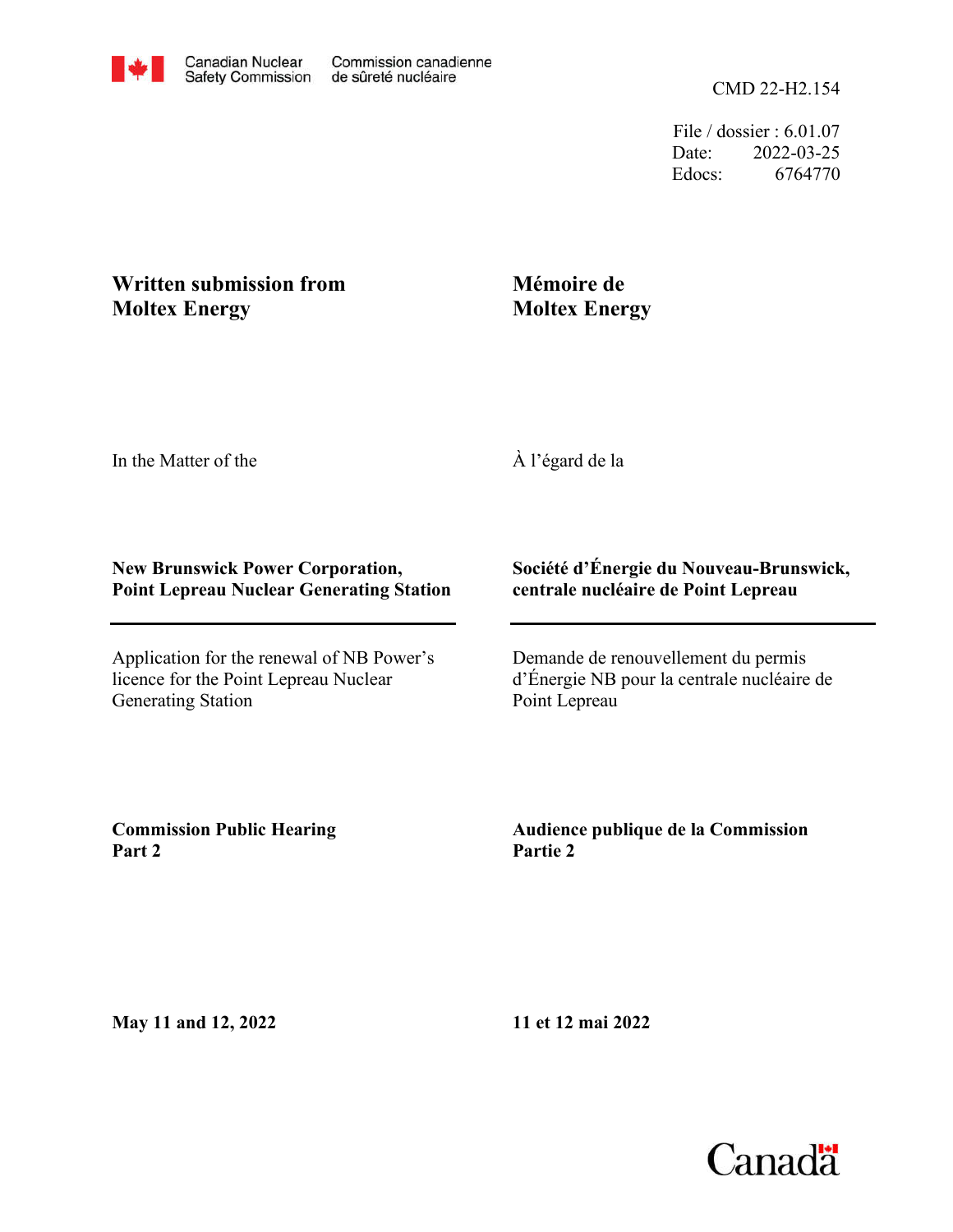

March 25, 2022

Commission Registrar Canadian Nuclear Safety Commission 280 Slater Street, P.O. Box 1046 Ottawa, ON K1P 5S9

#### **RE: Point Lepreau Operating Licence Renewal (Ref. 2022-H-02)**

Dear Sir/Madam,

Please accept this letter as a written intervention for the licence hearing for the Point Lepreau Nuclear Generating Station on May 11-12, 2022.

I am writing on behalf of Moltex Energy, a private company developing innovative nuclear technologies to help keep fossil fuels in the ground. These technologies include:

- Stable Salt Reactor Wasteburner (SSR-W) a molten salt reactor that uses recycled nuclear waste as fuel
- WAste To Stable Salt (WATSS) a process for recycling nuclear waste to produce fuel for the SSR-W
- GridReserve thermal energy storage tanks, enabling the SSR-W to act as a peaking plant

Moltex was founded in 2014 and moved its head office to Saint John in 2018, when NB Power selected the company to develop its technologies in New Brunswick, with the goal of deploying first-of-a-kind units next to Point Lepreau.

Moltex was delighted at the prospect of working with NB Power because of the utility's commitment to operational excellence. NB Power has an exemplary performance record, which has translated into strong regional support for nuclear energy. In short, Moltex was moving to an environment that would embrace the prospect of new nuclear, along with the jobs and economic benefits that follow.

Over the past few years, Moltex has benefited from a highly collaborative relationship with NB Power, which regularly provides Moltex with advice and expertise. Moltex has seen first-hand the attention to detail and due diligence that goes into every aspect of NB Power's plant operations, and is confident in the utility's ability to ensure the safety and security of current and future nuclear reactors.

For nearly four decades, Point Lepreau has operated to the highest levels of safety and environmental protection. The station is a safe working environment, and has exceeded two million person-hours without a lost-time accident – on several occasions.

Point Lepreau is a leader in environmental responsibility, with Canadian regulatory reviews confirming the station's low to negligible risk to atmospheric, aquatic, terrestrial and human environments. The station also produces clean energy, free of harmful greenhouse gas